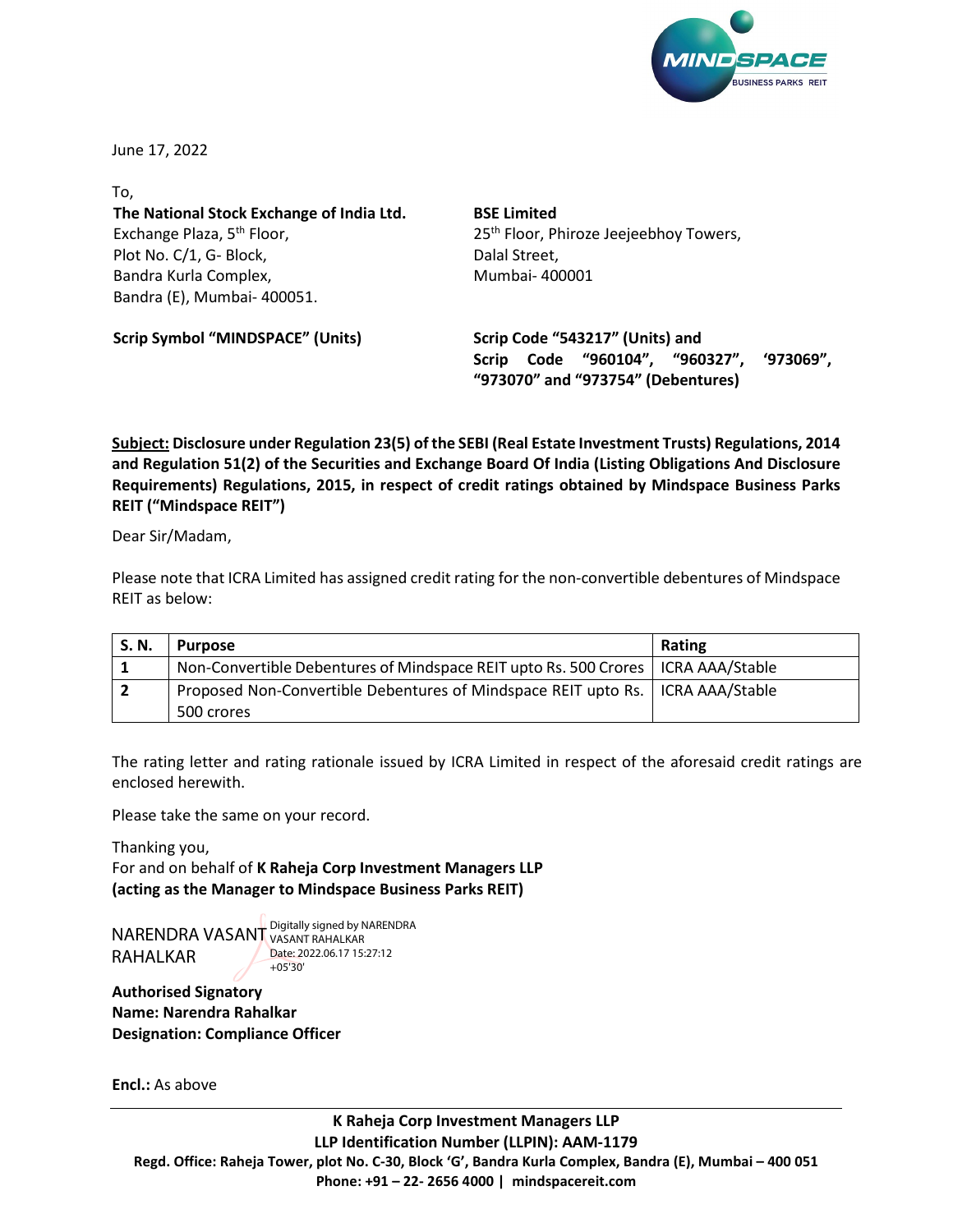

## ICRA Limited

Ref. ICRA/Mindspace Business Parks REIT/16062022/1 Date: June 16, 2022

Ms. Preeti Chheda Chief Financial Officer Mindspace Business Parks REIT Raheja Tower Plot C-30, Block G, Next to Bank of Baroda, Bandra Kurla Complex, Bandra (E), Mumbai - 400051

Dear Sir,

## Re: ICRA-assigned Credit Rating for Rs. 1000.0 crore Non-Convertible Debenture (NCD) Programme of Mindspace Business Parks REIT

Please refer to your Rating Agreement dated May 31, 2022 requesting ICRA Limited ("ICRA") to assign Rating to the NCD programme of Rs. 1000.0 crore of your company. The Rating Committee of ICRA, after due consideration, has assigned a long-term rating of [ICRA]AAA (pronounced ICRA triple A) to the captioned NCD Programme ("Rating"). The Outlook on the long-term rating is Stable.

In any of your publicity material or other document wherever you are using the above Rating(s), it should be stated as [ICRA]AAA(Stable).

ICRA reserves the right to review and/or, revise the above Ratings at any time on the basis of new information becoming available, or the required information not being available, or other circumstances that ICRA believes could have an impact on the Ratings assigned.

The Ratings are specific to the terms and conditions of the NCD facilities as indicated to us by you, and any change in the terms or size of the same would require a review of the Ratings by us. In case there is any change in the terms and conditions or the size of the rated NCD facilities, the same must be brought to our notice before the NCD facilities is used by you. In the event such changes occur after the Ratings have been assigned by us and their use has been confirmed by you, the Ratings would be subject to our review, following which there could be a change in the Ratings previously assigned. Notwithstanding the foregoing, any change in the over-all limit of the NCD facilities from that specified in the first paragraph of this letter would constitute an enhancement that would not be covered by or under the said Rating Agreement.

The Rating(s) assigned must be understood solely as an opinion and should not be treated, or cause to be treated, as recommendation to buy, sell, or hold the rated NCD facilities availed/issued by your company.

You are also requested to forthwith inform us about any default or delay in repayment of interest or principal amount of the instrument rated, as above, or any other debt instruments/ borrowing and keep us informed of any other developments which may have a direct or indirect impact on the debt servicing capability of the company including any proposal for re-schedulement or postponement of the repayment programmes of the dues/ debts of the company with any lender(s) / investor(s). Further, you are requested to inform us immediately as and when the borrowing limit for the instrument rated, as above, or as prescribed by the regulatory authority(ies) is exceeded.

| <b>RATING</b>                                                                                               | <b>RESEARCH</b>             | <b>INFORMATION</b>        |  |  |
|-------------------------------------------------------------------------------------------------------------|-----------------------------|---------------------------|--|--|
| Registered Office: B-710, Statesman House, 148, Barakhamba Road, New Delhi 110001. Tel.: +91.11.23357940-41 |                             |                           |  |  |
| Gurugram - 122002, Haryana                                                                                  |                             | Helpdesk: +91 9354738909  |  |  |
| DLF Cyber City, Phase II                                                                                    | CIN: L749999DL1991PLC042749 | Email: info@icraindia.com |  |  |
| Building No. 8, 2 <sup>nd</sup> Floor, Tower A                                                              | Tel.: +91.124 .4545300      | Website: www.icra.in      |  |  |
|                                                                                                             |                             |                           |  |  |